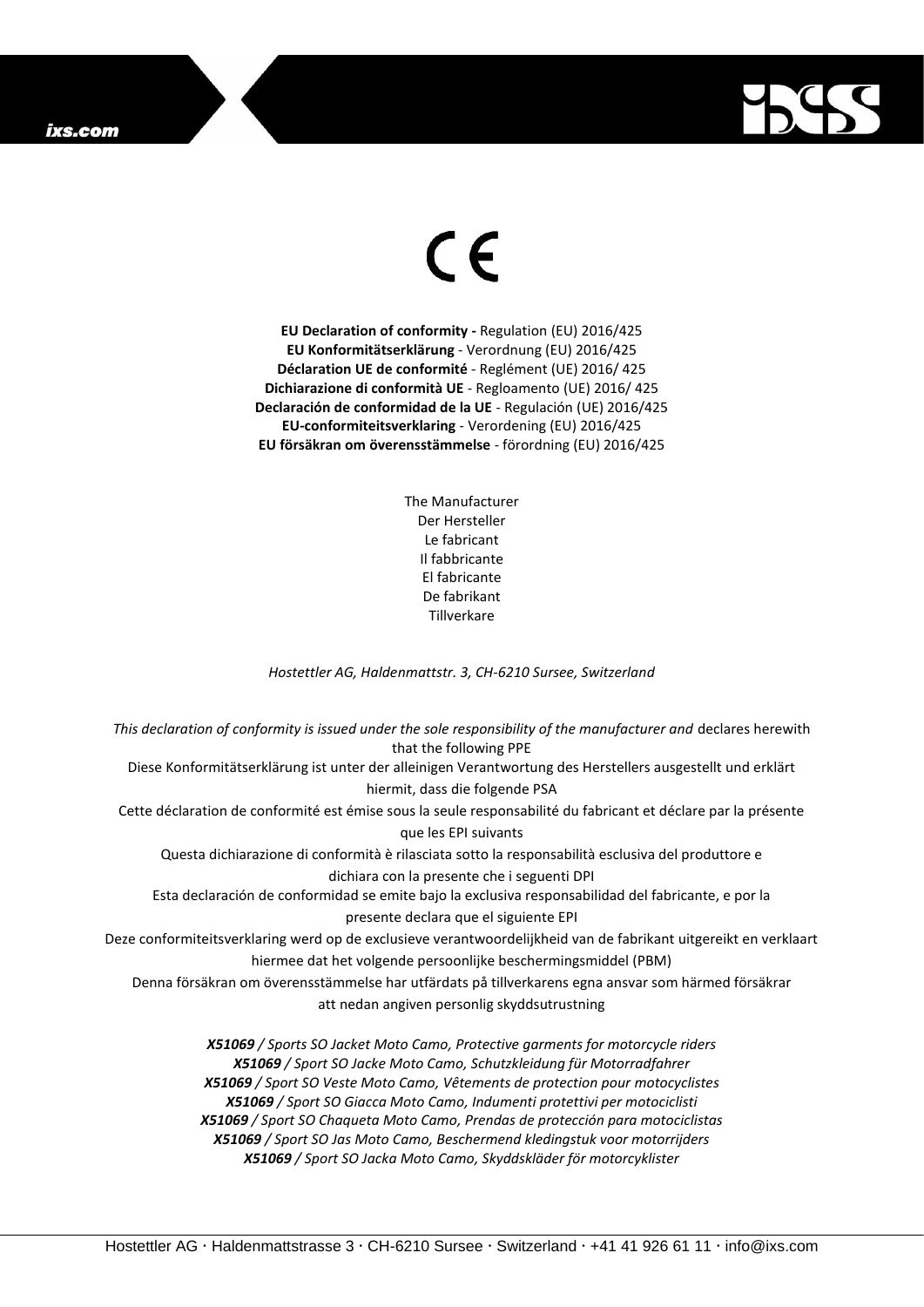



has undergone the EU-type examination conformity assessment procedure (module B) performed by the Notified Body, IDIADA AUTOMOTIVE TECHNOLOGY, S.A. (OC.0164), P. I. L'ALBORNAR, E-43710 Santa Olivia (Tarragona – Spain), which has issued the EU Type Examination Certificate No. MT21080067.

and is compliant with the following Standard: EN 17092-4:2020 (A)

## das EU-Baumusterprüfungs-Konformitätsbewertungsverfahren durchlaufen hat (Modul B), durchgeführt von der benannten Stelle, IDIADA AUTOMOTIVE TECHNOLOGY, S.A. (OC.0164), P. I. L'ALBORNAR, E-43710 Santa Olivia (Tarragona – Spanien), die die EU-Baumusterprüfbescheinigung Nr. MT21080067 ausgestellt hat.

und entspricht der folgenden Norm: EN 17092-4:2020 (A)

a subi la procédure d'évaluation de la conformité pour l'examen de type UE (module B) réalisée par l'organisme notifié, IDIADA AUTOMOTIVE TECHNOLOGY, S.A. (OC.0164), P. I. L'ALBORNAR, E-43710 Santa Olivia (Tarragona – Espagne), qui a délivré le certificat d'examen de type UE n°. MT21080067

Et est conforme à la norme suivante: EN 17092-4:2020 (A)

è stato sottoposto alla procedura di valutazione della conformità dell'esame UE del tipo (modulo B) eseguita dall'organismo notificato, IDIADA AUTOMOTIVE TECHNOLOGY, S.A. (OC.0164), P. I. L'ALBORNAR, E-43710 Santa Olivia (Tarragona – Spagna), che ha rilasciato il certificato di esame UE del tipo n. MT21080067.

Ed è conforme alla seguente norma: EN 17092-4:2020 (A)

ha sido sometido al procedimiento de evaluación de conformidad del examen de tipo UE (módulo B) realizado por el organismo notificado, IDIADA AUTOMOTIVE TECHNOLOGY, S.A. (OC.0164), P. I. L'ALBORNAR, E-43710 Santa Olivia (Tarragona – España), que ha emitido el certificado de examen UE de tipo no. MT21080067.

Y cumple con el siguiente estándar: EN 17092-4:2020 (A)

de EG-typekeuring-conformiteitsbeoordelingsprocedure doorlopen (module B) heeft,uitgevoerd door de aangemelde instantie IDIADA AUTOMOTIVE TECHNOLOGY, S.A. (OC.0164), P. I. L'ALBORNAR, E-43710 Santa Olivia (Tarragona – Spanje) die het certificaat van EG-typeonderzoek nr. MT21080067 afgegeven heeft,

en voldoet aan de volgende norm: EN 17092-4:2020 (A)